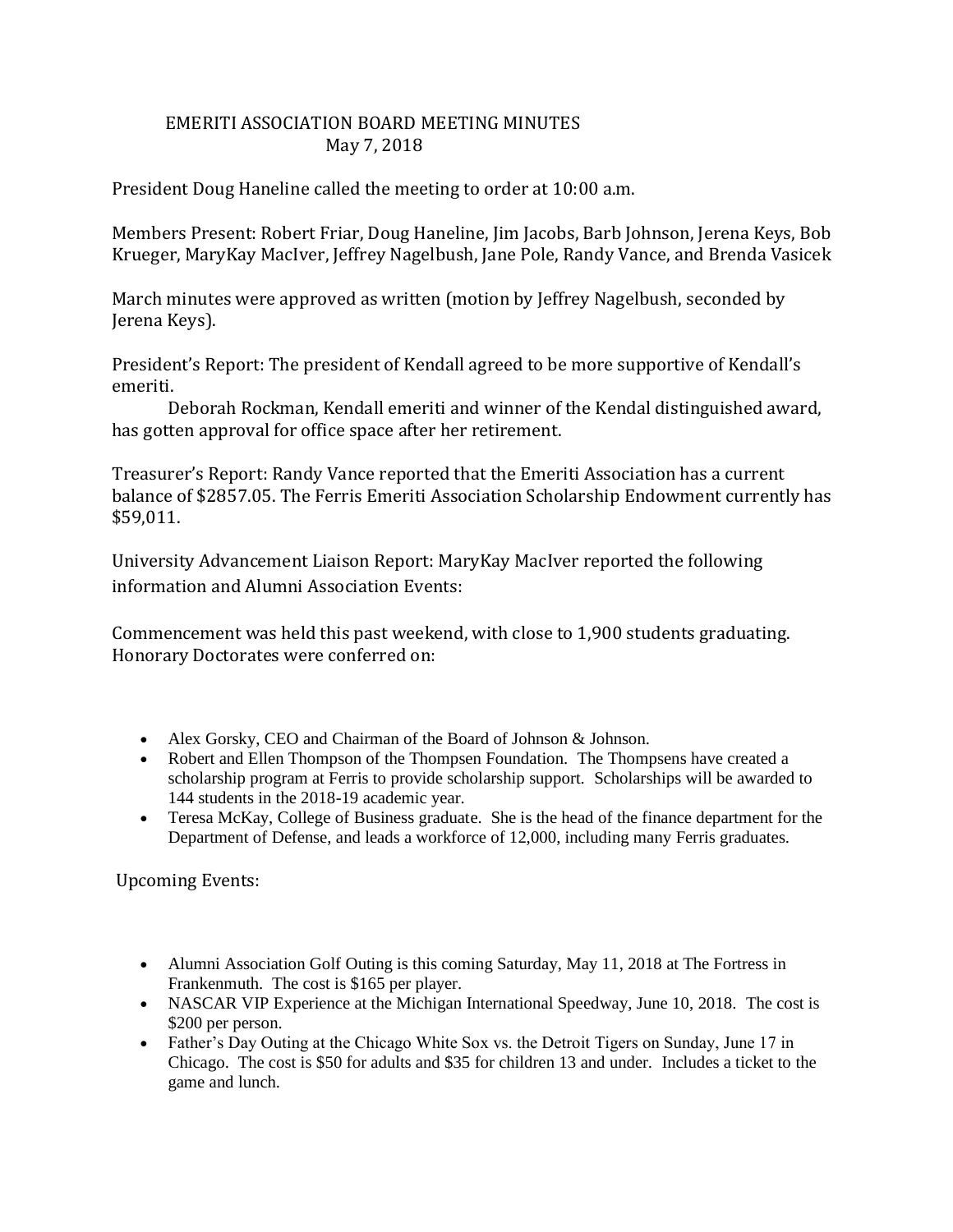- College of Health Professions is holding a golf outing on May 23 at Katke. The cost is \$75 and includes 18 holes, cart, breakfast and lunch.
- Cedar Point Outing on July 27. The cost is \$50 and includes a park pass and lunch.
- Great Lakes Loons outing on August 1 in Midland. The cost is \$20 per person and includes dinner and a game ticket.

Budget discussions continue at UA&M. Shelly Pearcy will be meeting with all departments to gather ideas for cost savings for the division.

Publicity: Today's meeting was publicized by MaryKay MacIver through University-Wide Notices, the association Facebook page.

Social: Jane Pole reported that the spring luncheon on May 9 currently has 58 people registered. Julie Doyle suggested that the association look at Two Hats Ranch as a possible location for the Fall Dinner. The cost would be \$25 per person. The Board discussed the possibility of having the dinner on a weekend in the late afternoon.

Membership: Barb Johnson said that there were a number of new retirees.

Service: No report

Professional Concerns: Bob Krueger reported that Marilyn Keigley would give a presentation of her photography but would need to know 2 to 3 months in advance.

Fundraising: MaryKay MacIver reported that \$5000 was donated and in a couple weeks will be doubled so the scholarship fund will have about \$69,000 by the end of May.

Helen's Garden: Mary Kay, along with Alice and Jim Bandstra and Jennifer and Bill Yontz collected 28 red geraniums donated from this past weekend's Commencement event to plant in the garden.

Members of the Sigma Pi fraternity volunteered several hours to spread mulch in the flower beds.

Arizona and Florida Liaisons: Barb Johnson and Brenda Vasicek reported that both groups continue to be highly successful.

Newsletter: Randy Vance said that contributions for the June newsletter should be submitted by May 15, 2018.

Social Media: MaryKay reported that several posts this month have resulted in a 55% increase in activity on the page. We have 81 followers to date.

Old Business: Jerena Keys of the Nominating Committee presented the slate for the2018- 2019 Officers of the Emeriti Boar (two Year terms):

Barbara Johnson